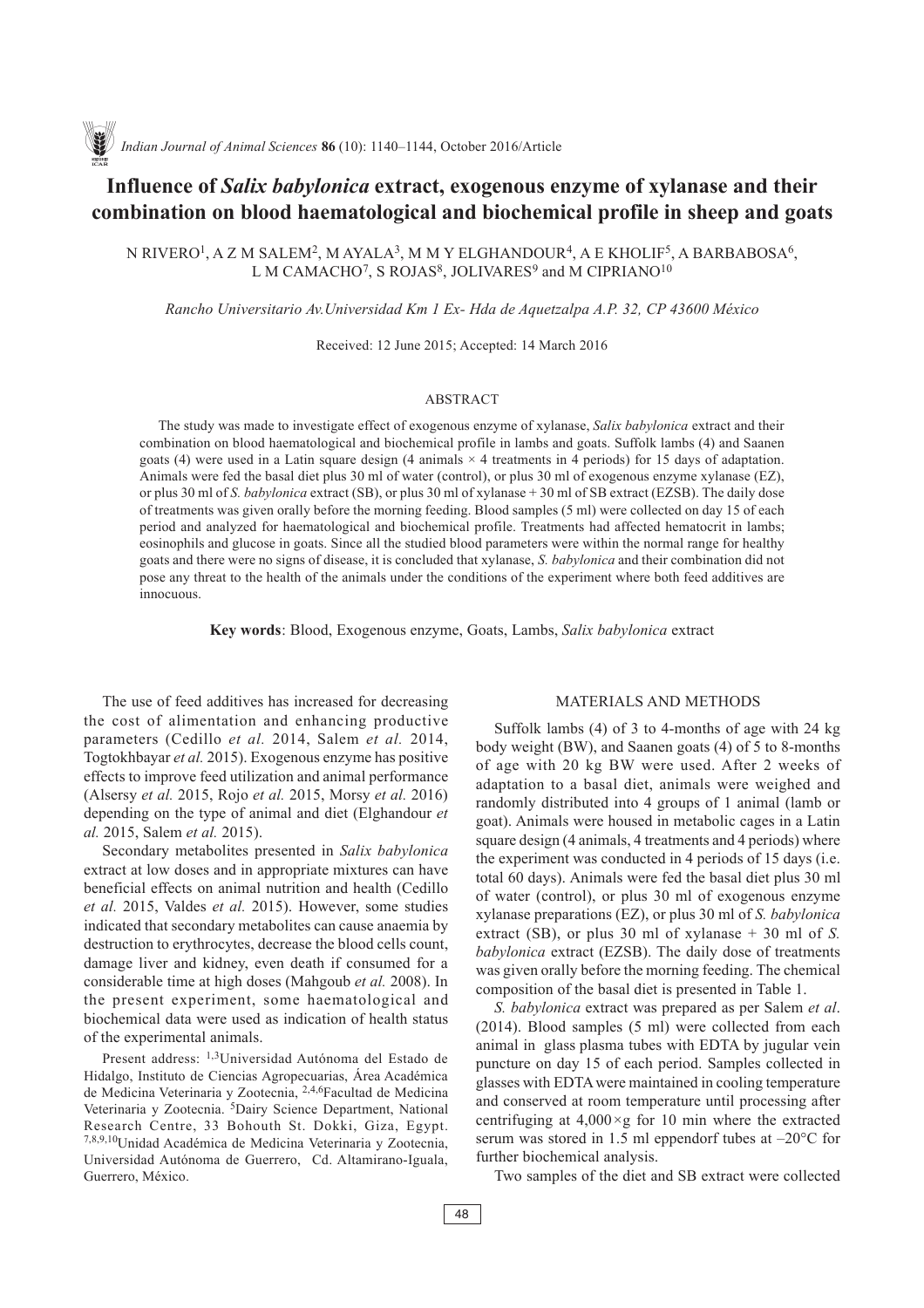weekly during the 60 days of the experiment. Samples of

diet and extract were pooled and stored at –20°C for further analysis. The samples collected in glasses with EDTA were analyzed for red blood cell count (RBC), the differential white cell count: neutrophils, lymphocytes, basophils,

eosinophils (EOS) and monocytes, packed cell volume (PCV), haemoglobin (HMG), mean corpuscular volume (MCV), mean corpuscular haemoglobin concentration (MCHC), white blood cell count (WBC), and plasma protein concentration. Haemoglobin concentration was determined using the cyanmethaemoglobin method. Haematocrit (HMT) was determined by microhematocrit technique. Erythrocyte and total leucocytes and differential leucocyte counts were determined using the haemocytometer method. Total plasma proteins were determined using a refractometer (Archer and Jeffcott 1977). Mean corpuscular volume and MCHC were calculated to diagnose any type of anaemia by taking into account the values of erythrocytes, haemoglobin and haematocrit predetermined (Smith 2007).

$$
MCV = \frac{\text{Haematorit }\%}{\text{Erythrocyte count}} \times 10
$$

$$
MCHC = \frac{\text{Haemoglobin g/dL}}{\text{Haematorit }\%} \times 100
$$

The serum samples were analyzed also for total protein, glucose, creatinine, urea, alanine aminotransferase (ALT), aspartate aminotransferase (AST), calcium, phosphorus and magnesium.

All metabolites were determined by a spectrophotometry analysis using a system analyzer and IL test´s for total protein, glucose, creatinine, urea, ALT, AST, calcium, phosphorus and magnesium.

Samples of diet were analyzed for DM, ash and nitrogen (N), according to AOAC (1997). The neutral detergent fiber (NDF) (Van Soest *et al.* 1991), acid detergent fiber (ADF) and lignin (AOAC 1997) were determined using fiber analyzer unit. The NDF was assayed without use of  $\alpha$ amylase but with sodium sulphite in the NDF. Both NDF and ADF are expressed without residual ash.

Plant secondary metabolites of *S. babylonica* were determined (Salem *et al.* 2014) by using 10 ml of extract and fractionated by funnel separation with a double volume of ethyl acetate to determine total phenolics by drying and to quantify the total phenolics layer in the funnel. After total phenolics separation, a double volume of n-butanol was added to fractionate saponins. The remaining solution was considered to be the aqueous fraction which contains the other secondary metabolites, lectins, polypeptides and starch (Table 1).

Data were analyzed as per SAS (2002) with Latin square design (4 animals, 4 treatments and 4 periods). Significance was declared at a level of P<0.05 with Tukey test.

## RESULTS AND DISCUSSION

In lambs, the treatments of control, EZ, SB and EZSB

Table 1. Ingredients and chemical composition of basal diet and levels of secondary metabolites in *S. babylonica* extract

| Ingredients                              | (%)   |
|------------------------------------------|-------|
| Corn stover                              | 35.0  |
| Sorghum                                  | 35.5  |
| Soybeans                                 | 10.0  |
| Canola                                   | 7.0   |
| Wheat bran                               | 10.0  |
| Mineral and vitamin mixture <sup>2</sup> | 2.5   |
| Chemical composition (% DM basis)        |       |
| Organic matter                           | 92.53 |
| Crude protein                            | 13.2  |
| Neutral detergent fiber                  | 40.6  |
| Acid detergent fiber                     | 14.0  |
| Lignin                                   | 2.8   |
| Net metabolizable energy (Mcal/kg)       | 1.55  |
| Secondary metabolites (%)                |       |
| Total phenolics                          | 1.64  |
| Saponins                                 | 0.54  |
| Aqueous faction <sup>1</sup>             | 7.63  |
|                                          |       |

<sup>1</sup> Aqueous fraction: lectins, polypeptides, and starch. <sup>2</sup> Mineral and vitamin premix (/kg): Vitamin A (12,000,000 IU), vitamin D3 (2,500,000 IU), vitamin E (15,000 IU), vitamin K (2.0 g), vitamin B<sub>1</sub> (2.25 g), vitamin B<sub>2</sub> (7.5 g), vitamin B<sub>6</sub> (3.5 g), vitamin  $B_{12}$  (20 mg), pantotenic acid (12.5 g), folic acid (1.5 g), biotin (125 mg), niacin (45 g), Fe (50 g), Zn (50 g), Mn (110 g), Cu (12 g), I (0.30 g), Se (200 mg), Co (0.20 g).

did not affect (P<0.05) RBC, HMG, MCV, MCHC, WBC, segmented neutrophils (SGN), lymphocytes (LYM), basophils (BAS), and EOS concentrations. However, SB and EZSB lambs had the highest (P=0.026) values of HMT compared with the control and EZ lambs. For the serological parameters, there were no significant statistical differences in all measured parameters (Table 2).

For goats, the results were similar but in their case, there were statistical differences in EOS (P=0.019); the highest values were observed in control and EZ goats compared with the other 2 treatments. For the serological analysis, the lowest value of glucose ( $P=0.033$ ) was obtained for the groups EZSB compared with the other 3 groups. However, for the rest of parameters, there were no statistical differences between the 4 treatments (Table 3). In the experiment, both lambs and goats have a similar behaviour in the parameters measured and the animals never showed sign of disease (Tables 2, 3).

The objective was to study the effect of *S. babylonica* extract, exogenous enzyme and their combination on some haematological and serum biochemical blood parameters in growing lambs and goats.The results suggested that treatments did not produced negative effects on parameter measured as indicators for animal health.

For lambs, the values to PCV were modified by treatments where the highest values were in SB and EZSB compared with the other 2 groups; this parameter is a rapid screening technique for seeking anaemia and is used as an indicator of animal hydration. Anaemia occurred due to blood loss, inadequate erythrocyte production and increased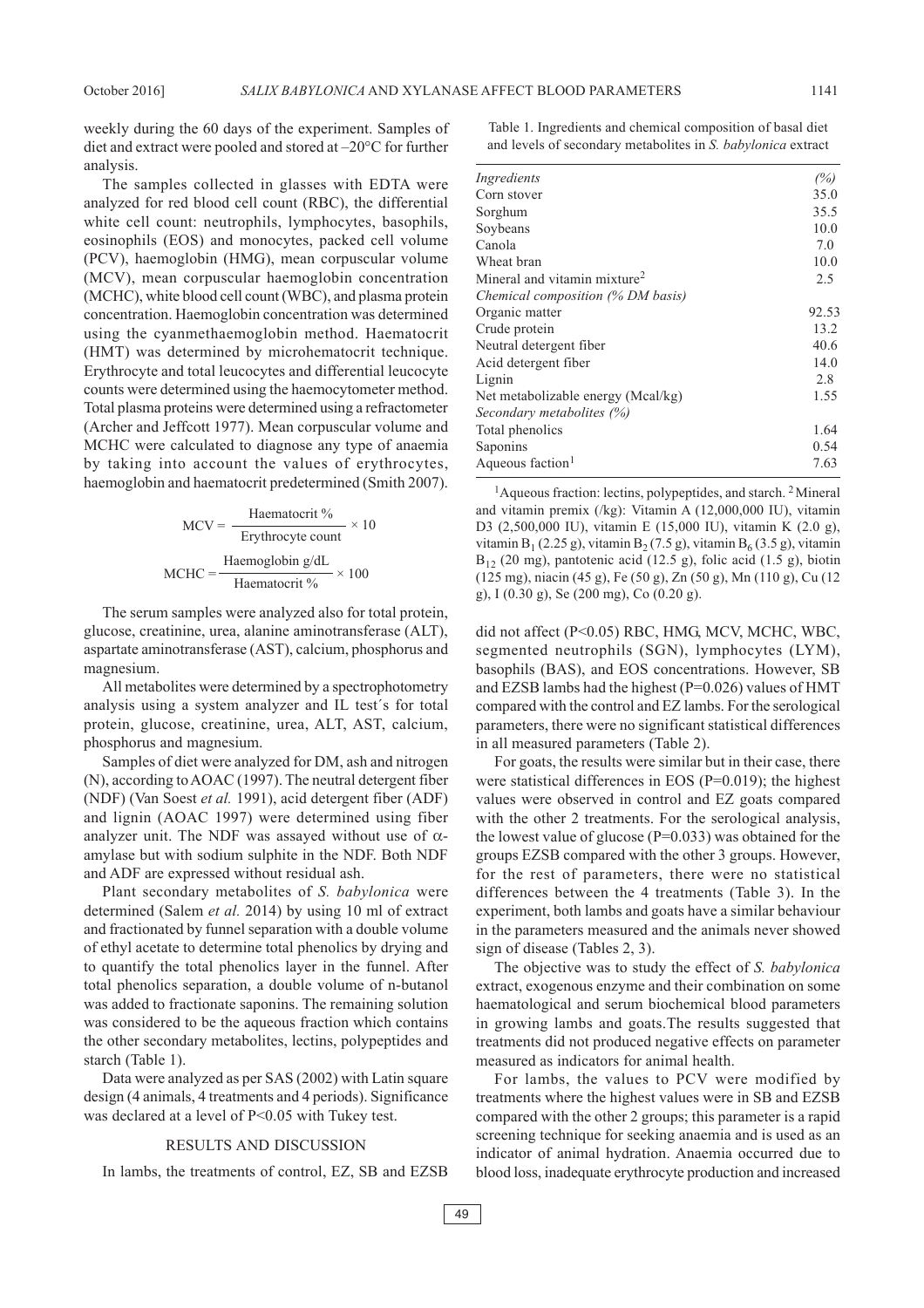Table 2. Haematological and biochemical profile in lambs consumed *S. babylonica* extract, xylanase enzyme and their combination as feed additives

| Parameter                           | Treatments <sup>1</sup> |            |                   |                   |            |         |
|-------------------------------------|-------------------------|------------|-------------------|-------------------|------------|---------|
|                                     | Control                 | EZ.        | SB                | <b>EZSB</b>       | <b>SEM</b> | P value |
| RBC ( $\times$ 10 <sup>12</sup> /l) | 9.2                     | 10.4       | 9.7               | 10.4              | 0.68       | 0.323   |
| PCV (L/l)                           | $0.35^{b}$              | $0.36^{b}$ | 0.40 <sup>a</sup> | 0.44 <sup>a</sup> | 0.023      | 0.026   |
| HMG(g/l)                            | 117.3                   | 121.0      | 134.3             | 132.3             | 7.91       | 0.186   |
| MCV (Fl)                            | 37.8                    | 35.3       | 41.3              | 38.8              | 4.45       | 0.626   |
| MCHC (g/l)                          | 331.5                   | 332.0      | 331.2             | 331.5             | 0.34       | 0.260   |
| WBC $(\times 10^9)$                 | 11.0                    | 10.0       | 11.1              | 12.1              | 1.06       | 0.372   |
| SGN $(\times 10^9/1)$               | 3.6                     | 3.7        | 3.9               | 3.8               | 0.45       | 0.901   |
| LYM $(\times 10^9/1)$               | 7.2                     | 6.2        | 6.6               | 8.0               | 0.80       | 0.223   |
| BAS ( $\times$ 10 <sup>9</sup> /l)  | 0.00                    | 0.02       | 0.01              | 0.00              | 0.022      | 0.603   |
| EOS ( $\times$ 10 <sup>9</sup> /)   | 0.13                    | 0.09       | 0.16              | 0.12              | 0.088      | 0.897   |
| PSP(g/dl)                           | 65.8                    | 70.0       | 67.5              | 67.5              | 2.13       | 0.344   |
| Glucose<br>(mmol/l)                 | 3.6                     | 4.4        | 4.1               | 4.3               | 0.28       | 0.141   |
| Creatinine<br>(mmol/l)              | 84.1                    | 84.3       | 87.6              | 83.7              | 2.91       | 0.554   |
| Urea (mmol/l)                       | 6.9                     | 7.9        | 7.5               | 7.0               | 0.77       | 0.567   |
| ALT (U/l)                           | 15.4                    | 17.3       | 19.1              | 18.0              | 2.11       | 0.413   |
| AST (U/l)                           | 65.8                    | 67.5       | 72.8              | 73.5              | 4.16       | 0.266   |
| Phosphorus<br>(mmol/l)              | 2.5                     | 2.7        | 2.5               | 2.7               | 0.17       | 0.635   |
| Magnesium<br>(mmol/l)               | 1.4                     | 1.4        | 12                | 1.3               | 0.10       | 0.267   |
| Calcium<br>(mmol/l)                 | 2.9                     | 2.9        | 3.0               | 2.9               | 0.06       | 0.802   |

1Animals were fed basal diet plus 30 ml of water (control), or plus 30 ml of xylanase enzyme (EZ), or plus 30 ml of *S. babylonica* extract (SB), or plus 30 ml of xylanase + 30 ml of *S. babylonica* extract (EZSB). RBC, red blood cell; PCV, packed cell volume; HMG, haemoglobin; MCV, mean corpuscular volume; MCHC, mean corpuscular haemoglobin concentration; WBC, white blood cell; SGN, neutrophils segmented; LYM, lymphocytes; BAS, basophils; EOS, eosinophils; PSP, plasma protein concentration; ALT, alanine aminotransferase; AST, aspartate aminotransferase. Different superscripts following means within the same row indicate differences at P<0.05; SEM, standard error of the mean.

erythrocyte destruction or haemolysis (Archer and Jeffcott 1977, Smith 2007). In the present study, the modified PCV values by treatments can not be considered as an indicator of anaemia or dehydration occurrence, because these values were within reference values for sheep  $(0.27 - 0.45 \frac{1}{l},$ Archer and Jeffcott 1977, Smith 2007).

Mahgoub *et al*. (2008) reported decreased PCV values in sheep after feeding with non-conventional feeds containing phenols and condensed tannins, but this decrease was within normal range of healthy sheep and can not be considered as an indicator of injury or disease (Smith 2007). In contrast to that study, we did not observe any decease in lymphocytes and EOS numbers. Parallel results were obtained by Olafadehan (2011) who reported low PCV in goats fed with tannins-rich forage.

Haemoglobin, MCV and MCHC concentrations were in normal ranges, which suggested the absence of microcytic hypochromic anaemia occasioned by iron deficiency and

Table 3. Haematological and biochemical profile in goats consumed *S. babylonica* extract, xylanase enzyme and their combination as feed additives

| Parameter                           | Treatments <sup>1</sup> |                   |                  |                   |            |         |
|-------------------------------------|-------------------------|-------------------|------------------|-------------------|------------|---------|
|                                     | Control                 | EZ.               | <b>SB</b>        | <b>EZSB</b>       | <b>SEM</b> | P value |
| RBC ( $\times$ 10 <sup>12</sup> /l) | 11.9                    | 11.6              | 12.0             | 11.5              | 0.63       | 0.849   |
| PCV (L/l)                           | 0.36                    | 0.41              | 0.37             | 0.39              | 0.040      | 0.619   |
| HMG (g/l)                           | 121.3                   | 135.3             | 125.0            | 130.8             | 12.63      | 0.709   |
| MCV (Fl)                            | 30.0                    | 34.0              | 30.8             | 33.8              | 4.04       | 0.688   |
| MCHC (g/l)                          | 332.0                   | 332.5             | 332.0            | 331.7             | 0.44       | 0.455   |
| WBC ( $\times$ 10 <sup>9</sup> /l)  | 12.0                    | 12.2              | 11.8             | 12.7              | 2.06       | 0.974   |
| SGN $(\times 10^9/1)$               | 5.4                     | 6.0               | 5.7              | 5.4               | 1.27       | 0.966   |
| LYM $(\times 10^9/1)$               | 6.6                     | 5.6               | 5.6              | 6.2               | 0.93       | 0.678   |
| BAS ( $\times$ 10 <sup>9</sup> /l)  | 0.03                    | 0.05              | 0.07             | 0.15              | 0.114      | 0.657   |
| EOS ( $\times$ 10 <sup>9</sup> /l)  | 0.08 <sup>b</sup>       | 0.29 <sup>a</sup> | $0.25^{\rm a}$   | 0.51 <sup>a</sup> | 0.091      | 0.019   |
| PSP(g/dl)                           | 70.3                    | 71.3              | 71.3             | 70.5              | 1.83       | 0.921   |
| Glucose<br>(mmol/l)                 | 4.1 <sup>a</sup>        | 4.0 <sup>a</sup>  | 4.1 <sup>a</sup> | 3.1 <sup>b</sup>  | 0.28       | 0.033   |
| Creatinine<br>(mmol/l)              | 93.6                    | 84.8              | 102.5            | 107.1             | 6.45       | 0.051   |
| Urea (mmol/l)                       | 6.7                     | 7.1               | 8.3              | 7.5               | 1.04       | 0.518   |
| ALT (U/l)                           | 25.1                    | 22.6              | 23.4             | 22.0              | 2.90       | 0.737   |
| AST (U/I)                           | 72.6                    | 75.1              | 67.5             | 70.0              | 5.63       | 0.594   |
| Phosphorus<br>(mmol/l)              | 2.7                     | 2.8               | 2.8              | 2.9               | 0.30       | 0.895   |
| Magnesium<br>(mmol/l)               | 1.4                     | 1.4               | 1.3              | 1.8               | 0.22       | 0.260   |
| Calcium<br>(mmol/l)                 | 2.5                     | 2.3               | 2.5              | 2.4               | 0.32       | 0.870   |

<sup>1</sup>Animals were fed the basal diet plus 30 ml of water (control), or plus 30 ml of xylanase enzyme (EZ), or plus 30 ml of *S. babylonica* extract (SB), or plus 30 ml of xylanase + 30 ml of *S. babylonica* extract (EZSB). RBC, red blood cell; PCV, packed cell volume; HMG, haemoglobin; MCV, mean corpuscular volume; MCHC, mean corpuscular haemoglobin concentration; WBC, white blood cell; SGN, neutrophils segmented; LYM, lymphocytes; BAS, basophils; EOS, eosinophils; PSP, plasma protein concentration; ALT, alanine aminotransferase; AST, aspartate aminotransferase. Different superscripts following means within the same row indicate differences at P<0.05; SEM, standard error of the mean.

improper utilization for the formation of haemoglobin; the values of blood indices (MCV=28 - 40 FL and MCHC=310 – 340 g/l) confirmed that the animals were not having anaemia (Smith 2007, Olafadehan 2011).

Phosphorus and magnesium levels increased; as the increases were in all treatments including control group, which can be due to supra-nutritional levels where its levels in serum are influenced by food supply (Smith 2007). Mahgoub *et al*. (2008) observed the same increase in both minerals, but they did not explain the reasons.

In goats, there were statistical differences for EOS in the haematology analysis and glucose in serum biochemical analysis. Eosinophils are produced in bone marrow and are more important in regulating inflammatory of allergic reactions, but principally controlling parasitic infection (Smith 2007). In the present study, the levels of EOS were in normal range  $(0.05 - 0.65 \times 10^9)$  (Archer and Jeffcott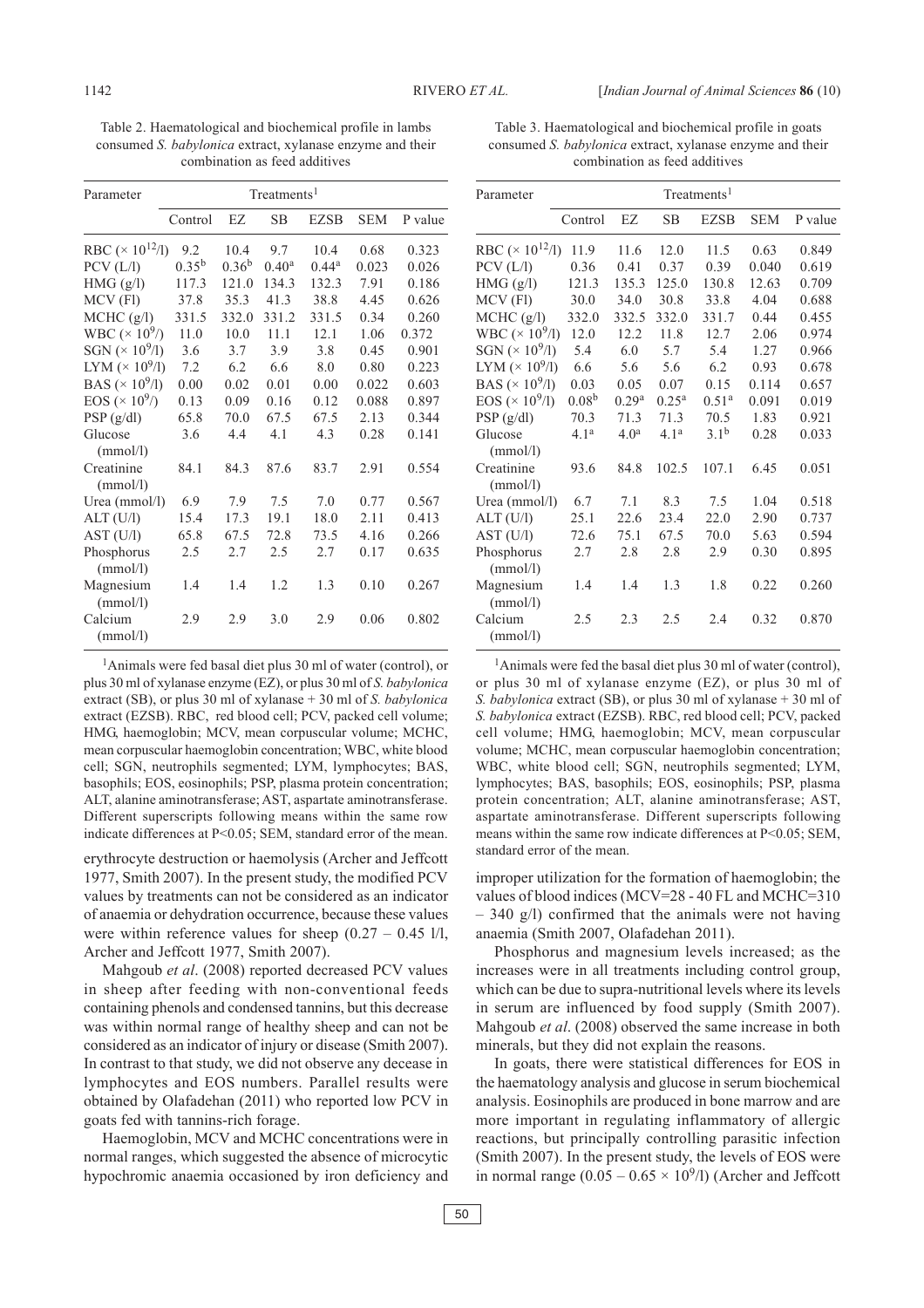1977, Smith 2007) for all treatments. Moreover, the current study demonstrated that use of feed additives as EZ or/and SB in animal nutrition have positive effects on levels of blood EOS because the levels of this parameter were lower in the control group in contrast to the other 3 groups that consumed EZ or/and SB treatments.

In other experiments, on lambs grazed willow (*Salix* spp.), fodders blocks had increased levels of EOS,WBC and lymphocytes, suggesting that in addition to the benefit of rumen escape protein, feeding condensed tannin containing forages may stimulate cell-mediated immune response (Ramirez-Restrepo *et al.* 2010). Moreover, it is well known that secondary metabolites such as saponins and phenolic compounds can modulate the immune system and EOS level, which has an important role in innate immune response. The results of EOS treatment were different to those obtained by Mahgoub *et al*. (2008) and Olafadehan (2011) who reported lower WBC, lymphocytes and monocytes but not EOS in sheep and goats fed with tannins-rich non-conventional feeds and tannins-rich forage, respectively; but these parameters in both experiments were within the normal range, and confirmed that the concentration of tannins in these experiments were lower than the level that could induce toxicity or ill health to the animals (Mahgoub *et al.* 2008, Olafadehan 2011).

The levels of glucose were modified by the treatments, where the lower value was recorded for EZSB treatment and similar in control, EZ and EZSB treatments; however, the levels were in normal range (2.66 – 2.49 mmol/l) (Archer and Jeffcott 1977, Smith 2007). Mahgoub *et al*. (2008) indicated that the decrease in glucose level can be due to feed consumption with reduced nutritive value. In previous studies, it was mentioned that depressed serum glucose is not due to tannic acid intoxication, but that the dietary energy was sufficiently utilized for growth and the animals were not surviving at the expense of body tissues (Olafadehan 2011).

Mean corpuscular volumes reflect the mean erythrocyte size. In goats in this study, it increased; this increase is a common problem by inadequate spinning of blood which causes a spurious of MCV by trapped plasma (Smith 2007). For this reason, all treatments had higher values than normal range  $(16 - 25$  FL) (Archer and Jeffcott 1977). In a study in sheep, MCV values were lower than normal range, but not due to the treatments (Mahgoub *et al.* 2008). With respect to the other parameters evaluated, the treatments did not produce any negative effect and it was in normal range for both lambs and goats. Anaemia was rejected because RBC, HMG, MCV and MCHC were within normal range (Smith 2007, Mahgoub *et al.* 2008, Olafadehan 2011). The present result of no impact of studied treatments on blood parameters, is an important finding in those lambs and goats that consume extract of *S. babylonica* because they contain secondary metabolites, which could be expected to have a detrimental effect on cellular components and protein in blood mainly by the presence of tannins and saponins (haemolytic activity when it was used in high concentration). These results are similar to those obtained by Ramirez-Restrepo (2010) who did not observe consistent effects of the grazing willow (*Salix* spp.) fodder blocks on RBC, HMG, MCV and MCHC concentrations.

The biochemical analysis indicated that treatments did not produce any negative effect on kidney, liver or animal health. The enzymes ALT and AST are used as indicators for domestic animal hepatic damage; and both were within the normal ranges for sheep and goats suggesting that liver was not affected by the treatment (Mahgoub *et al.* 2008, Olafadehan 2011).

Damage to the kidneys was implicated for renal failure and changes in serum blood urea-N, creatinine, uric acid and mineral concentrations. Increased levels of these metabolites above the normal values suggested a necrotic damage to the kidney; and this was not observed in the current experiment.

In the current experiment, animals particularly those who consumed *S. babylonica* extract containing secondary metabolites, did not show clinical signs of ill health or signs of tannin toxicity such as brisket edema, diarrhea, constipation, anorexia, or hard pelleted faeces coated with blood and mucous (Olafadehan 2011). In previous studies, it was observed that tannins which can be consumed by goats without signs of toxic effect may be toxic for cattle and sheep as the secretion of proline rich proteins is higher during eating in goats than that in sheep. The parotid saliva of goats is relatively rich in proline (6.5%), glutamine  $(16.5\%)$  and glycine  $(6.1\%)$ , which have high tanninbinding capacity, by enhancing the affinity of proteins to tannins. Moreover, the ability of goats to consume large amounts of tannin-rich fodder without exhibiting toxic effects was found related to their ability to avoid consuming browses in amounts exceeding their capacity to detoxify and their enhanced capacity in comparison with other ruminant species to detoxify tannins (Olafadehan 2011). In this study, no sign of toxic effects in lambs or goats was observed, which confirmed that EZ and SB treatments are innocuous (Rivero *et al.* 2012) in both species when used as feed additives. These results are different to other studies by the type of secondary compounds.

The absence of clinical signs of ill health, tannin toxicity symptoms and the findings of all haematological and serum metabolites within the established ranges for healthy lambs and goats, suggested that EZ, EZSB treatments and their combination were well tolerate innocuous in lambs and goats. Both of *S. babylonica* and exogenous enzyme preparations can be used effectively at the rate of 30 ml of exogenous enzyme preparations and 30 ml of *S. babylonica* extract/head/day.

# ACKNOWLEDGMENT

The authors acknowledge the financial support from the IAEA, Vienna, Austria, Research Contract number MEX16307 within the D3.10.27 Coordinated Research Project. First author wish also to thank the National Council for Science and Technology (CONACYT, Mexico) for the